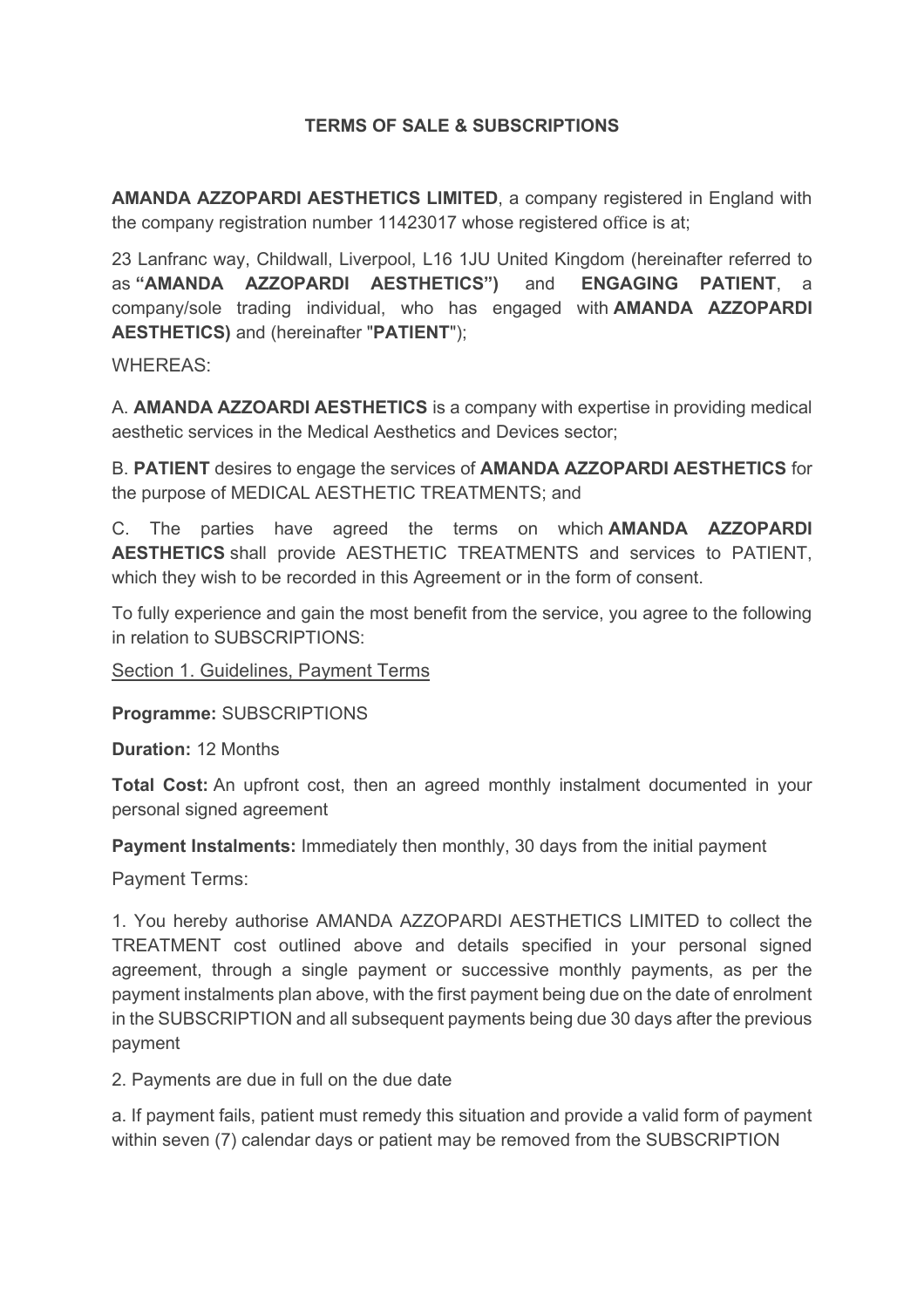3. Payments may be made via credit or debit card, BACS, wire transfer, or through GO **CARDLESS** 

4. Excluding the 7 day "cooling off period" FOR SUBSCRIPTIONS - No payments will be refunded at any time for any reason, whether on subscription plan or one off treatment payments

5. For all credit or debit card payments:

a. You hereby consent to having these charges automatically charged to your credit or debit card on the due date

b. AMANDA AZZOPARDI AESTHETICS LIMITED is authorised to collect the payment due (in full) by collecting on any/all credit or debit cards that are provided to AMANDA AZZOPARDI AESTHETICS LIMITED by the patient

c. The patient may determine which payment method is preferred and the patient is responsible for informing AMANDA AZZOPARDI AESTHETICS LIMITED of this preference at least two (2) business days prior to the payment due date since AMANDA AZZOPARDI AESTHETICS LIMITED 's payment system may automatically charge one of the cards on file that may not be the patient's preferred payment method

Section 2. Participation Terms

I am committed to providing all SUBSCRIPTION participants with a positive experience. Thus, AMANDA AZZOPARDI AESTHETICS LIMITED may, at its sole discretion, limit, suspend, or terminate your SUBSCRIPTION, without refund or forgiveness of remaining payments due if you:

1. If you become disruptive or difficult to work with

2. Fail to follow the SUBSCRIPTION guidelines set in your personal agreement

Section 4. Privacy Policy and Terms of Service

You agree that your participation in treatment is subject to AMANDA AZZOPARDI AESTHETICS LIMITED 's Privacy Policy and Terms of Service (available on request or freely on my website [http://amandaazzopardi.co.uk](http://amandaazzopardi.co.uk/)) and that you agree to adhere to all terms as outlined thereon. While we do not anticipate making frequent edits, AMANDA AZZOPARDI AESTHETICS LIMITED reserves the right to make modifications to either of these policies at its sole discretion and without notifying PATIENTS.

Section 5. Terms of Sale

1. You hereby agree that all terms of sales are final, non-refundable, and nontransferrable

2. You agree to make all payments on the day of treatment on time and in full and for SUBSCRIPTIONS as outlined in Section 1